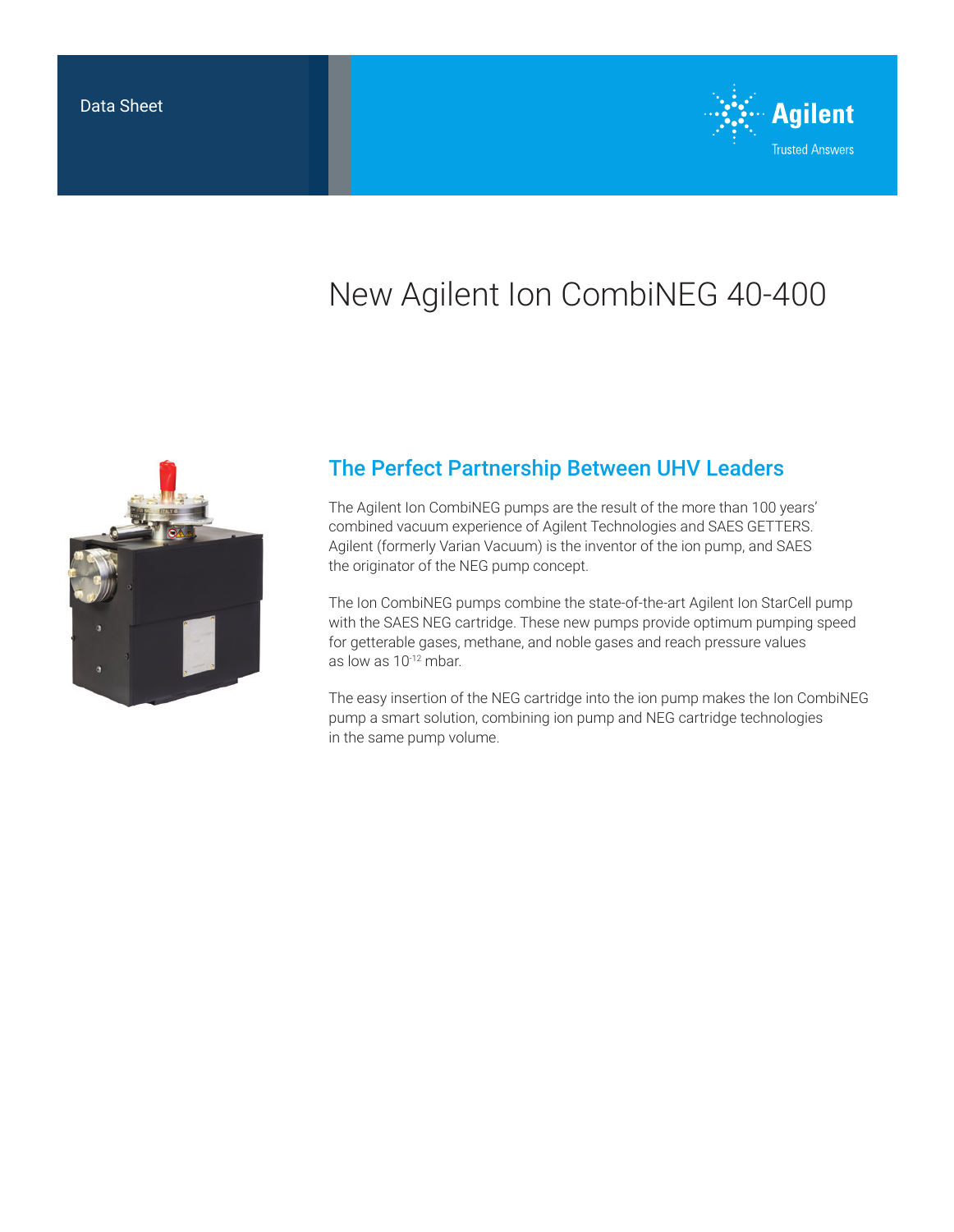#### Outline Drawings





D 400-2 Cartridge, to be inserted into CombiNEG pump

#### Pumping Speed - Ion CombiNEG 40-400 - StarCell, Nitrogen



Typical pumping speed vs pressure diagram for Nitrogen (Ion Pump only, StarCell, saturated, equipped with shield)



Pumping Speed - Ion CombiNEG 40-400 - StarCell, Argon

Typical pumping speed vs pressure diagram for Argon (Ion Pump only, StarCell, saturated, equipped with shield) (\*) Pumping element optimized to reduce leakage current

### Technical Specifications

| Specification                                                                                    |                                    | Model                               |                          |
|--------------------------------------------------------------------------------------------------|------------------------------------|-------------------------------------|--------------------------|
|                                                                                                  |                                    | Diode (*)                           | StarCell                 |
| Nominal saturated pumping speed for Nitrogen<br>(L/s) with shield (without shield)               |                                    | 35<br>(39)                          | 38<br>(43)               |
| Nominal saturated pumping speed for Argon<br>(L/s) with shield (without shield)                  |                                    |                                     | 20<br>(22)               |
| Operating life at 1E-6 mbar of Nitrogen (hours)                                                  |                                    | 50000                               | 80000                    |
| Suggested maximum baking pressure with ion<br>pump on (mbar)                                     |                                    | 5E-6                                |                          |
| Protect current                                                                                  | 30 mA                              |                                     |                          |
| Operating voltage (max)                                                                          |                                    | +7000 Vdc<br>$+/-10%$               | $-7000$ Vdc<br>$+/- 10%$ |
|                                                                                                  | Suggested starting pressure (mbar) |                                     | $\leq$ 1E-4              |
| Ultimate pressure (mbar)                                                                         |                                    | below 1E-11                         |                          |
| Inlet flange                                                                                     |                                    | 4"1/2 CFF (DN63CF)<br>AISI 304L ESR |                          |
| Side port                                                                                        |                                    | 2"3/4 CFF (DN40CF)                  |                          |
| Internal volume (litres)                                                                         |                                    | 3.0                                 |                          |
| Temperature limits (°C):<br>Pump without magnets<br>Pump with magnets<br>HV cable<br>Getter pump |                                    | 450<br>350<br>220<br>$(**)$         |                          |
| Material:                                                                                        | Body                               | AISI 304L                           |                          |
|                                                                                                  | Cathodes                           | Titanium                            | Titanium                 |
|                                                                                                  | Anodes                             | <b>AISI 304L</b>                    |                          |
|                                                                                                  | Magnets                            | Ferrite (Ceramic 8)                 |                          |
|                                                                                                  | Pole piece                         | Iron                                |                          |
| Weight, lbs (kg)                                                                                 |                                    | 49.6 (22.5)                         |                          |

(\*\*) Refer to the Operating Instructions Manual provided with the getter pump.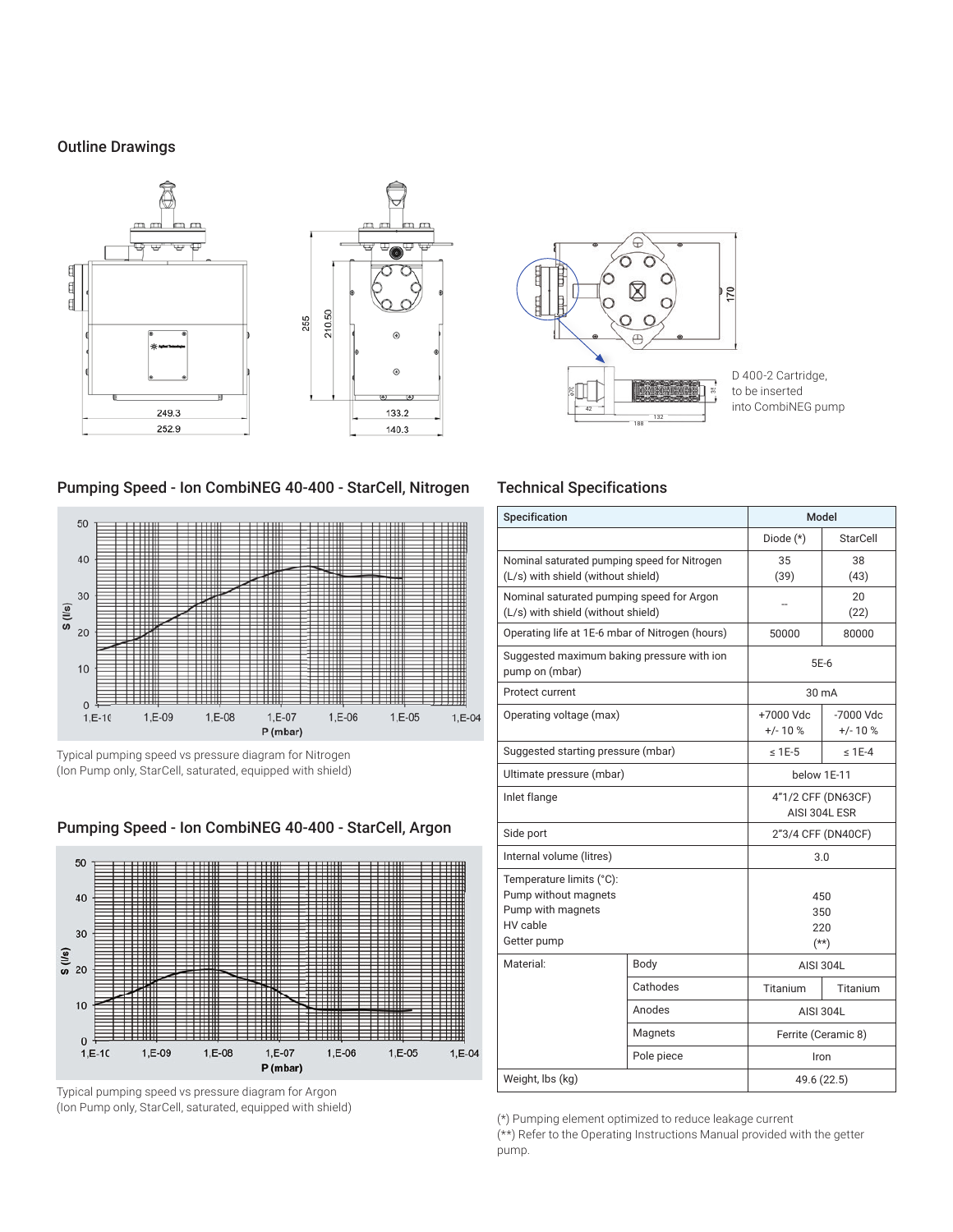### NEG Cartridge

The Ion CombiNEG 40-400 has a side port CFF 2"3/4 that is suitable to accommodate a SAES CapaciTorr D 400-2 getter pump.

The CapaciTorr D 400-2 pump uses the high performing SINTERED St 172 (Zr-V-Fe) material in the form of disks to achieve high pumping performances in a very compact configuration.

A dedicated power supply is needed for the D 400-2 pump.

#### D 400-2 Pumping Speed





D 400-2 Cartridge



Cut-away showing the main pump assembly of the Ion CombiNEG 40-400 pump (StarCell version), with the D 400-2 getter pump mounted.

| <b>Cartridge Controller Characteristics</b> |                                                                           |
|---------------------------------------------|---------------------------------------------------------------------------|
| Input                                       | 110-240 VAC +/-10%                                                        |
| Frequency                                   | 50-60 Hz +/-10%                                                           |
| Mains cord connector                        | IEC Type 6A 250V                                                          |
| Over-voltage class                          | Cat II                                                                    |
| Output voltage                              | 0-35 VDC                                                                  |
| Output current                              | 6.0A                                                                      |
| Output power                                | 175 W + 18 W (overload)                                                   |
| <b>NEG Temperature Monitoring</b>           |                                                                           |
| Tuning of output voltage                    |                                                                           |
| Tuning of ramp time                         |                                                                           |
| Tuning of power off time                    |                                                                           |
| <b>NEG Activation</b>                       | Adjustable Voltage                                                        |
| <b>NEG Conditioning</b>                     | Adjustable Voltage                                                        |
| <b>Operation Mode</b>                       | Keyboard;<br>Remote (Modbus protocol over<br>Ethernet or RS232 interface) |
| Interlock                                   |                                                                           |
| USB port (for data logging)                 |                                                                           |

#### Technical Specifications

| <b>Typical Pump Characteristics</b> |                 | CapaciTorr D 400-2 |  |
|-------------------------------------|-----------------|--------------------|--|
| Alloy Type                          |                 | St 172             |  |
| <b>Alloy Composition</b>            |                 | ZrVFe              |  |
| Getter Mass (q)                     |                 | 45                 |  |
| Getter Surface (cm2)                |                 | 380                |  |
| Pumping Speed (I/s)                 | Η,              | 400                |  |
|                                     | C <sub>O</sub>  | 180                |  |
| Sorption Capacity (Torr . I)        | Η,              | 450                |  |
|                                     | $CO$ at $25 °C$ | 0.9                |  |
|                                     | CO total        | 400                |  |